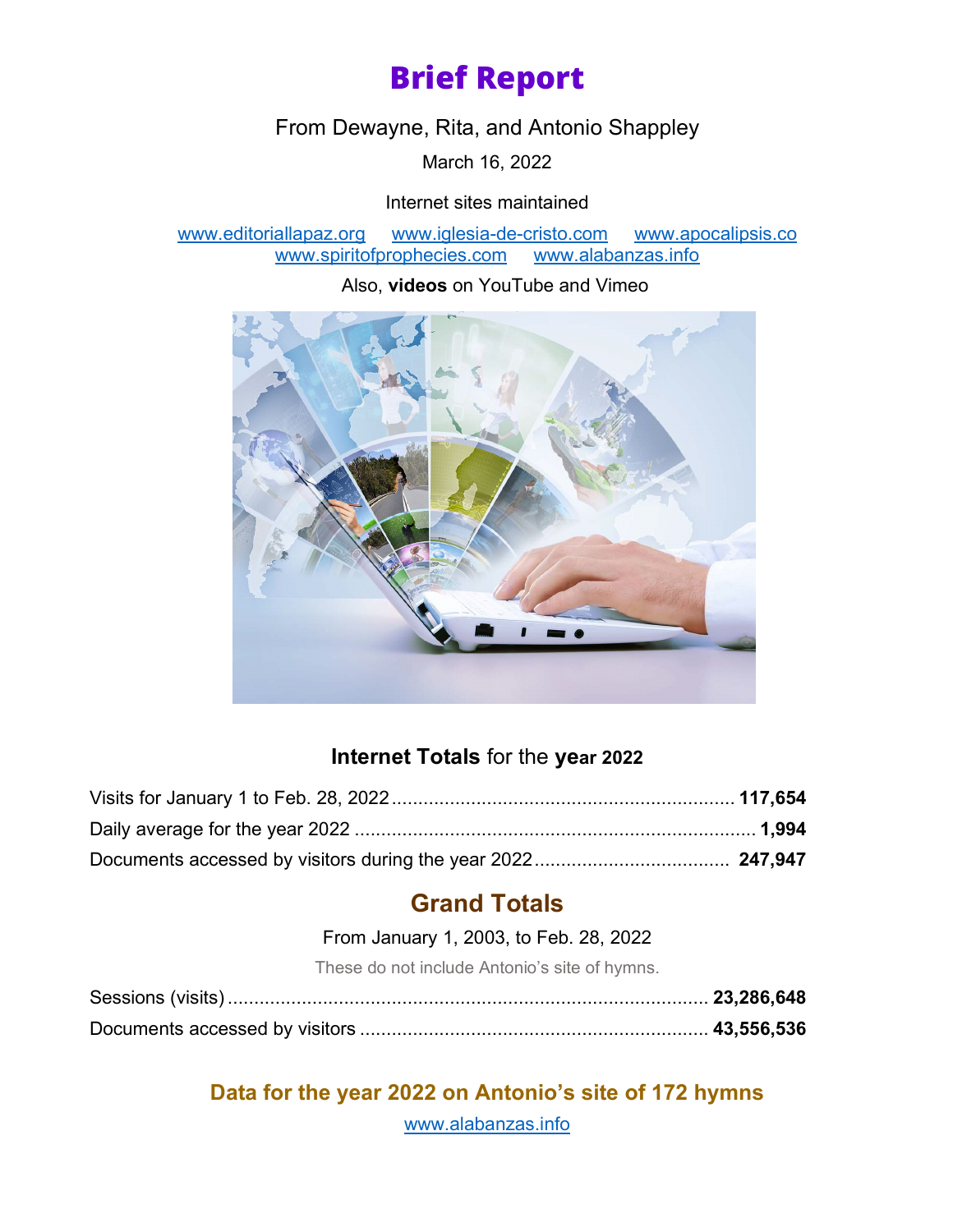While I have been spending most of my time working on the Spanish sites, particularly Editorial La Paz (Peace Publishers) [\(www.editoriallapaz.org\)](http://www.editoriallapaz.org/), the English site Spirit of Truth and Prophecies [\(www.spiritofprophecies.com\)](http://www.spiritofprophecies.com/) has shown promise as indicated by the following Emails.

### **Seven E-mails** from **Pastors** in **Kenya**, **Africa**

Population: 56,000,000. Official languages: English and Swahili.

I replied to each E-mail according to its content.

From Jan. 1 to March 15, 2022, the English site Spirit of Truth and Prophecies has received 676 visits from Kenya.

The wording of the E-mails has not been altered.

#### **Pastor Georges Mwangi Kagika**

<gkagika54@gmail.com>

Thank you for your good advice, I had been looking for this, may God bless you. Pastor George from Kenya.

#### **Moses Kachuki**

[machukim@yahoo.com](mailto:machukim@yahoo.com) **Kisii, Kenya**

Hi servant of, GOD, Science, the Bible, and Christianity.

We are a young Bible Church having started young ministry here in Kenya. Sadly we are not able to do enough for God's calling. We request for affiliation with your church, if your Board can allow us and accept us to be part of your ministry. We met your ministry name from your website and after looking it we decided to contact you. Please allow us to affiliate with you and make God's work to grow strong in Kenya. We need prayers for Bibles and your booklets to help us know God and grow strong.

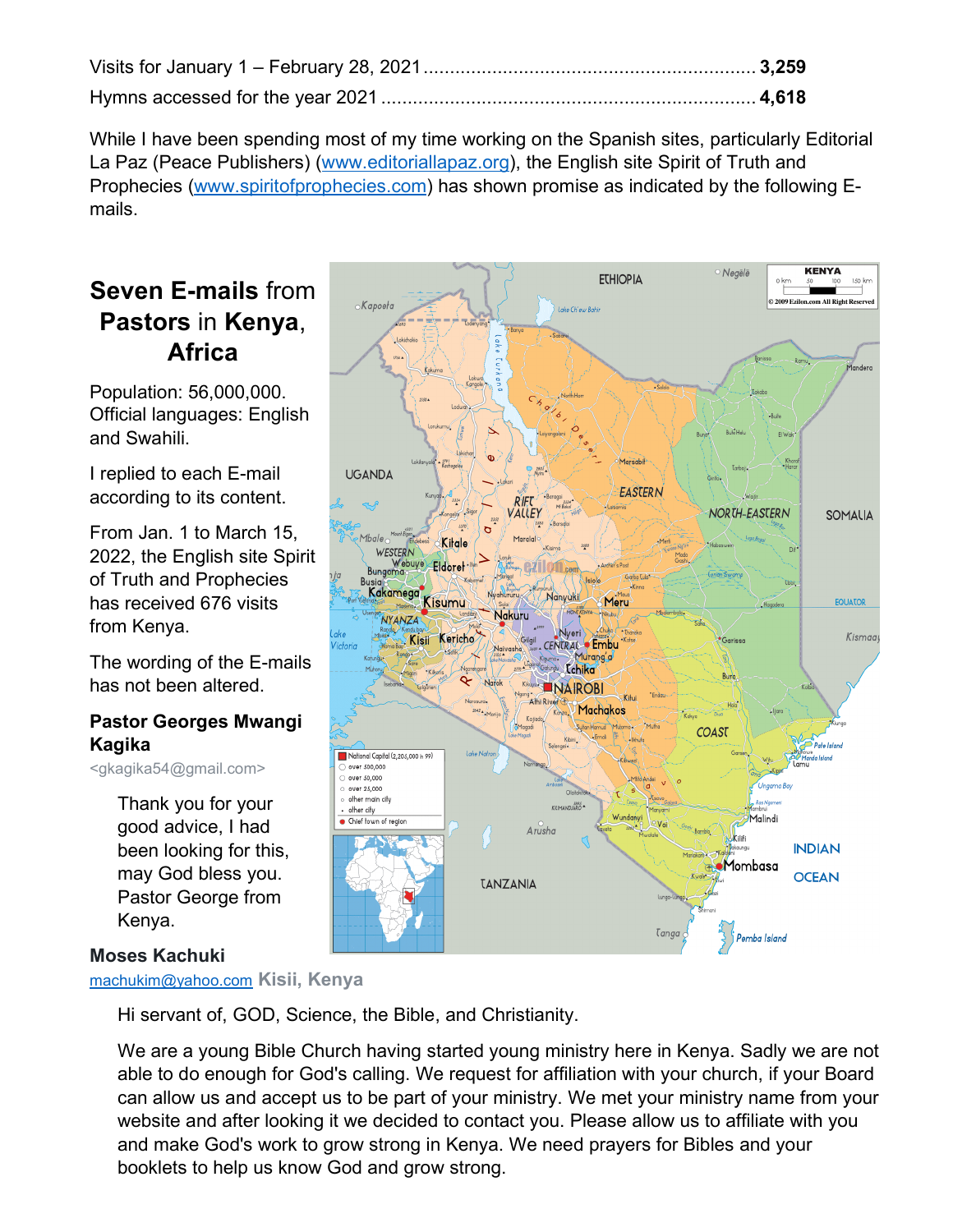Let me read from you. Yours in Christ.

#### Musa Marisa P.O. BOX 2121 KISII KENYA +254750082589

#### **Mrembe Fellowship**, pastor Zephania Moguche. <mrembefellowship@yahoo.com>

Dear brethren, I greet you in the wonderful name of Jesus Christ our savior.My name are Zephaniah moguche.from itare fellowship church.It is God,s will to introduce our selves to to you that we are a church which is not under any church ministry.I as a church pastor and leader, I kindly request you to allow us to join you and work together.I as pastor I need your advice and some teachings from you which I will use to teach my church members.Thank you for being patient in the Lord, and the followers of the Lord. I Proved this after visiting your wonderful and interesting website.Beloved,thank you and God bless you as you make decision of accepting us.We are a church which is struggling to make and prepare the way of God and it believes Jesus who was baptized in water by John and that is the way it does.

Brethren, I will like to ask a question from the bible. in Mathew 13;31 to 33. What Jesus meant when He said this the kingdom of heaven is like a grain of the mustard seed which man took and sowed in his field.another parable is, the kingdom of heave-nth the kingdom of heaven is like a leaven which a woman took and hid in their measures of meal which was leavened..

Brethren,I kindly request you to expound it if you can be able please, Thank you for taking time and read this letter. may the Lord bless you and your families. I hope and trust to hear from you soon.

Yours in faith, pastor Zephania moguche. p.o.box 157, phone.+254708264527. Ogembo, Nyanza

#### **Pastor Mogendi [pastormogendi@yahoo.com](mailto:pastormogendi@yahoo.com) Kenya**

Greetings in the wonderful name of our Lord Jesus Christ,Greetings from Kenya Africa in the precious name of our Lord Jesus Christ! How precious and favor from God to know you through your website!We're so much impressed by your ministry work and teachings. How will it be that we also be as them that drink the water that takes away thirsty found in your ministry. Humbly if you have any valuable teaching materials and bibles kindly we request that you please consider and send them to help our spiritual growth for our young Christian church,its not by strength or mighty but by the grace and love of God. We will God all the glory as we will hear from you. It is a privilledge to meet your website,so my aim to contact you is to ask you to help us know such truth as you teach. Please let us hear from you when God permits you. In Christ, Brother Mogendi douglas

#### **Promise Of Hope Home Care** [promiseofhopehomecare@gmail.com](mailto:promiseofhopehomecare@gmail.com) **Kenya**

Dear brethren in Christ, our heart is spiritually touched with your encouragement reading from your website kindly please share more with us and help us with your teaching materials for they will help us in our fellowship here and win more souls to Christ Jesus we pray and request you kindly if you have Bibles to send to us that Lord will lead you to come and share the word of God with us we hope that God bless us to share more in his kingdom and pray for the orphans who I TAKE CARE OF AND worship with THEM happy to read from you in Jesus name. PASTOR Moanga KENYA